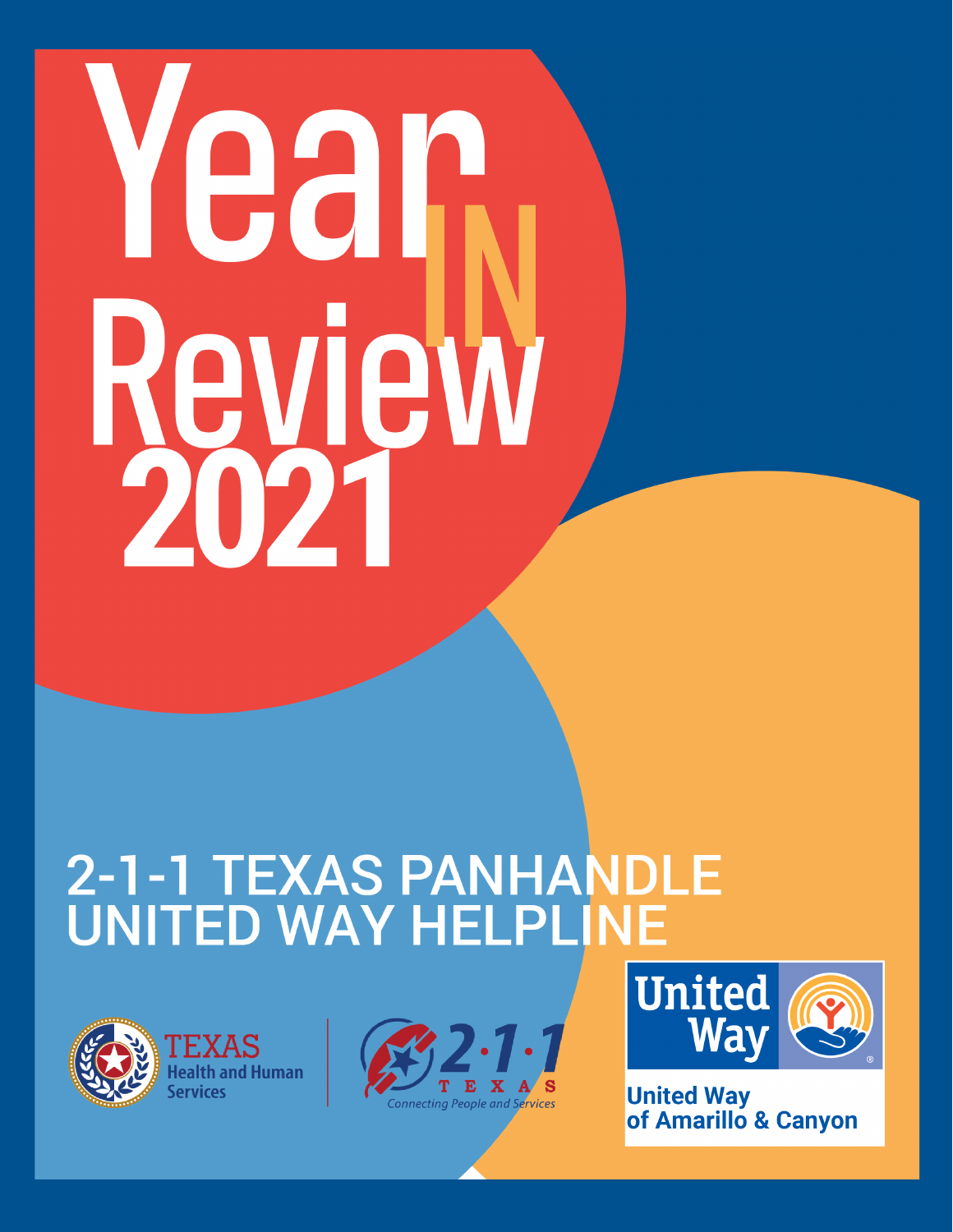The United Way Helpline began 43 years ago to provide residents of Potter and Randall counties with information and referral to local resources. For the last 18 years, United Way has proudly been providing information, referral and financial assistance to the top 26 counties as **211 Texas Panhandle United Way Helpline**.

In 2004, **211 Texas Panhandle United Way Helpline** was designated a 2-1-1 Area Information Center by the Texas Information & Referral Network. In 2005, **211 Texas Panhandle United Way Helpline** achieved National Accreditation from the Alliance of Information and Referral Services (AIRS) and has maintained that accreditation.

As an accredited program of professional standards by AIRS, we manage our data base and its 211 information and referral services for the top 26 counties in the Texas Panhandle. We are proud to collaborate with many agencies and programs to provide comprehensive services to those in our communities.

HISTORY

- **• Amarillo Continuum of Care**
- **• Panhandle Community Services**
- **• Panhandle Regional Planning Commission**
- **• Panhandle ADRC**
- **• City of Amarillo Community Development Team**
- **• United Way Community Impact**
- **• AISD Homeless Liaison**
- **• Legal Aid of Northwest Texas**
- **• Texas Panhandle VOAD**

Accountability is in the excellent delivery of Information and Referral Services provided by our nationally accredited staff that are dedicated to providing the best connection they can to local programs and agencies that can assist help seekers. An annual review of the Data Base that includes non-profit, critical for-profit, and government organizations is key to providing this much needed service throughout our communities.

**211 Texas Panhandle United Way Helpline** also plays a great part before, during and after disaster in collaboration with local emergency managers and the state operation center. **211 Texas Panhandle United Way Helpline** is part of the State of Texas Homeland Security Strategic Plan 2021-2015 outlined as follows:

The 2-1-1 Texas Information and Referral Network (2-1-1 TIRN) has a key role in connecting Texans to services in times of terrorist and criminal attacks, natural and man-made disasters, and other emergencies. As a representative to the State Operation Center, 2-1-1 TIRN provides comprehensive and accurate resource information to the public. This resource information is added to the call specialists' database and website, 211texas.org, for all Texans to access. 2-1-1 TIRN also captures real-time data from the public about their needs (e.g. food, shelter, or points of distribution) during disasters and passes this information to relevant state agencies.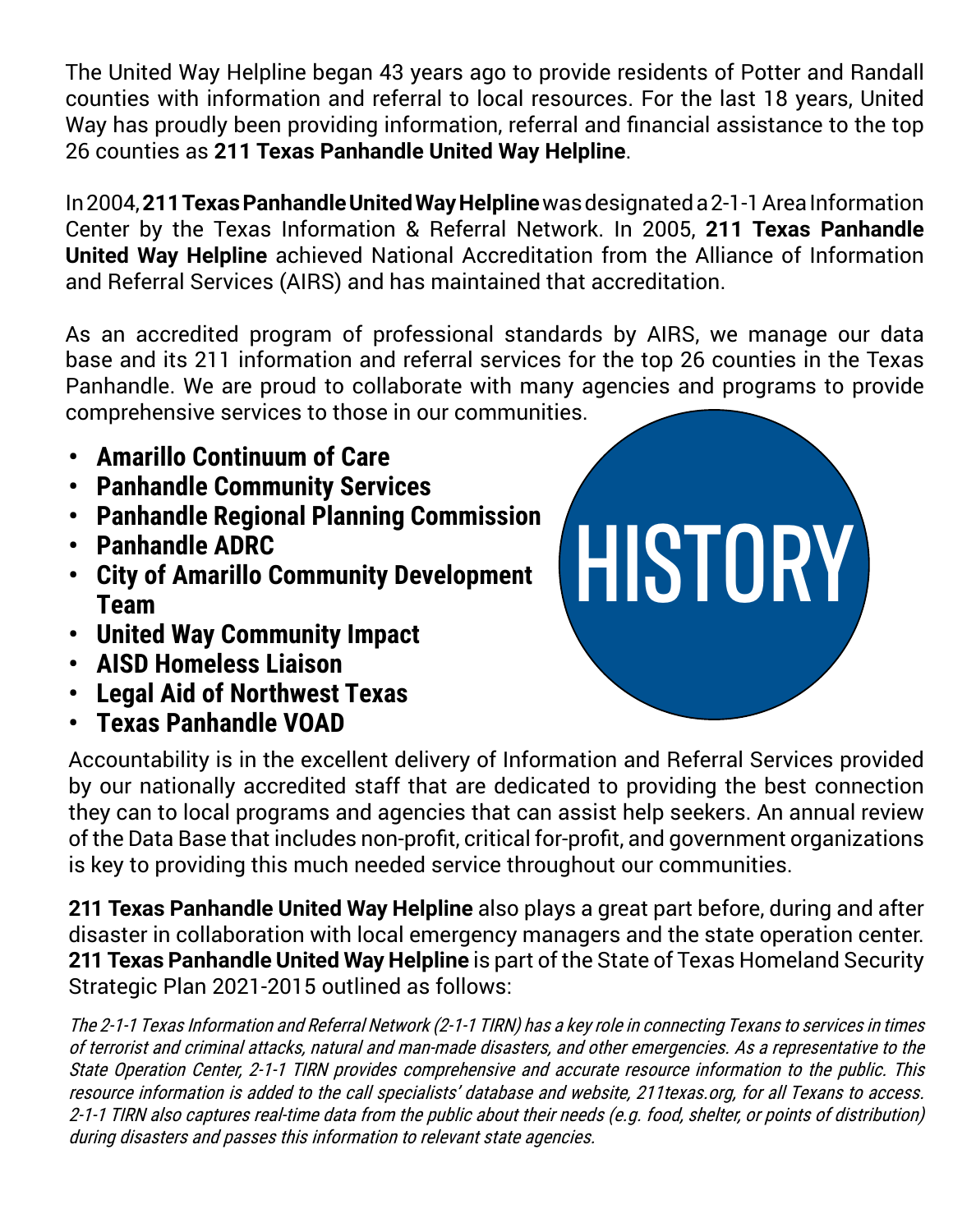#### **Continuum of Care**

X

The staff at 211 Texas Panhandle United Way Helpline participates in bi-yearly counts of our homeless by physically going into our community and talking to the homeless about resources that may help better their situation, providing them with essentials that have been donated especially for the event, and entering their demographics into an app so that the count of all homeless citywide can be reported to the state. In addition to the bi-yearly count, our Director, Kelly Stephens, serves on the board of the City of Amarillo Continuum of Care.

### **2021 HIGHLIGHTS**

#### **Specific Aid**

**•Housing Task Force:**  A collaboration of ten local agencies tracking available grants and programs for families impacted by Covid-19 and the fall out. The Specific Aid Program continues to provide financial assistance to Potter and Randall county residents with rent, mortgage payments, water bills, acute prescriptions, temporary hotel bills, gas cards for doctor's appointments or new employment, as well as, providing fans and heaters for those who are especially vulnerable. The funds for this program are made available through contributions to the United Way and other various grants. In 2021, there were 795 Unduplicated clients served. Recipients are able to receive this one time financial help if their need is due to a temporary setback. We like to help them get back on their feet for a major comeback!

**•Amarillo College:** A collaboration to ensure that all Amarillo College Students are receiving assistance from local programs they are eligible for.

> **•Texas Panhandle VOAD (Voluntary Organizations Active in Disaster):**  Collaboration of Agencies active in Disaster to ensure Panhandle citizens have access to resources before, during and after a disaster.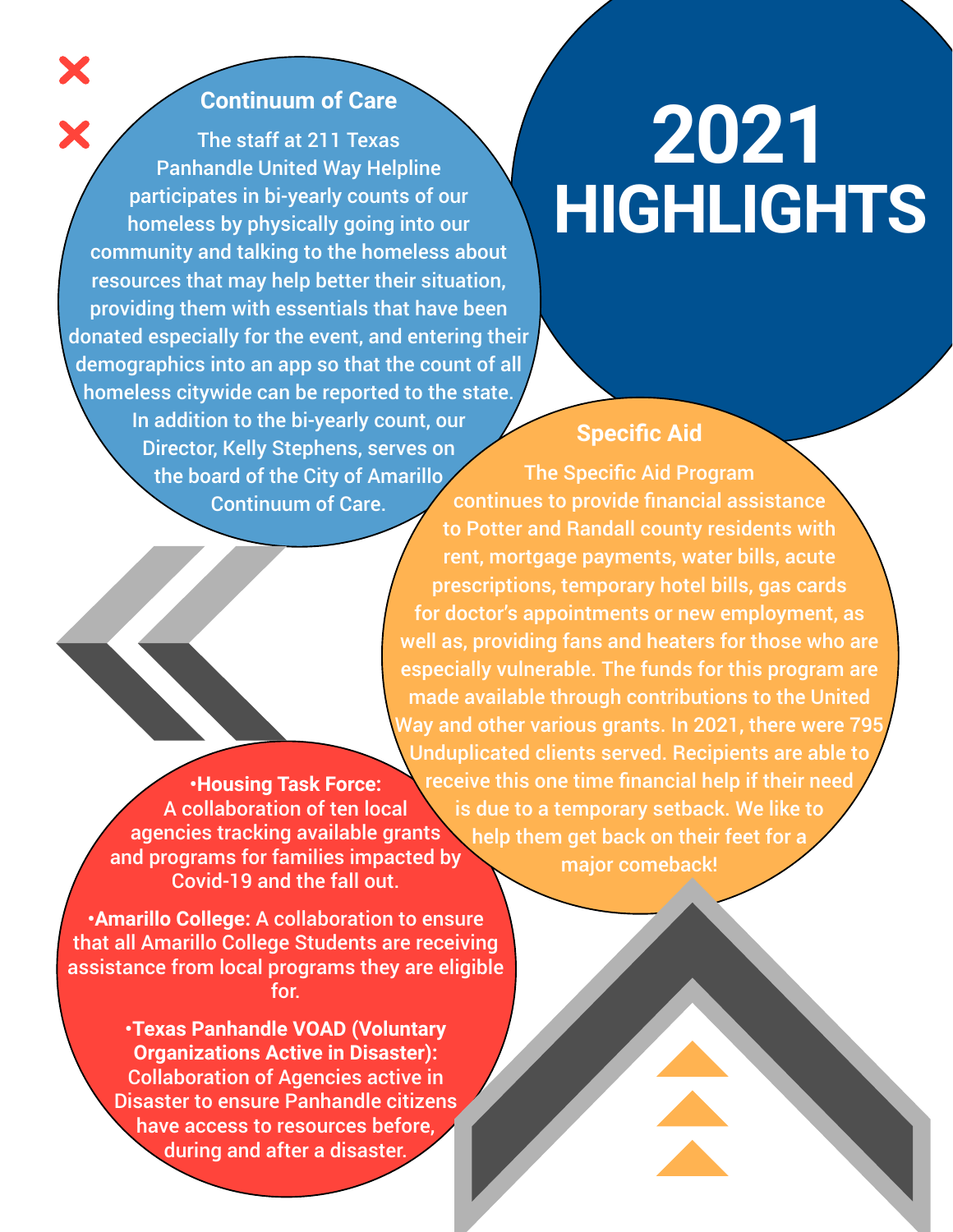## **DIAL 2-1-1**

#### **OPTION 1**

Do you need to know about services in your area like food pantries, housing, senior services, child care, or help paying for prescriptions, utilities, or rent?

#### **OPTION 2**

Do you need help with State Benefit programs such as SNAP Food Benefits, Medicaid, CHIP, or TANF Cash Help ? Or are you a Community Partner?

#### **OPTION 3**

Do you need to report fraud, waste, or abuse of any State Benefit Program?



#### **Incoming calls for 2021**

Total Calls taken by the Amarillo Call Center **58,328** Total Calls taken by the Amarillo Call Center that were from the top 26 counties **11,622** Total Calls taken by the 211 Network Statewide that originated from the Texas Panhandle **23,372**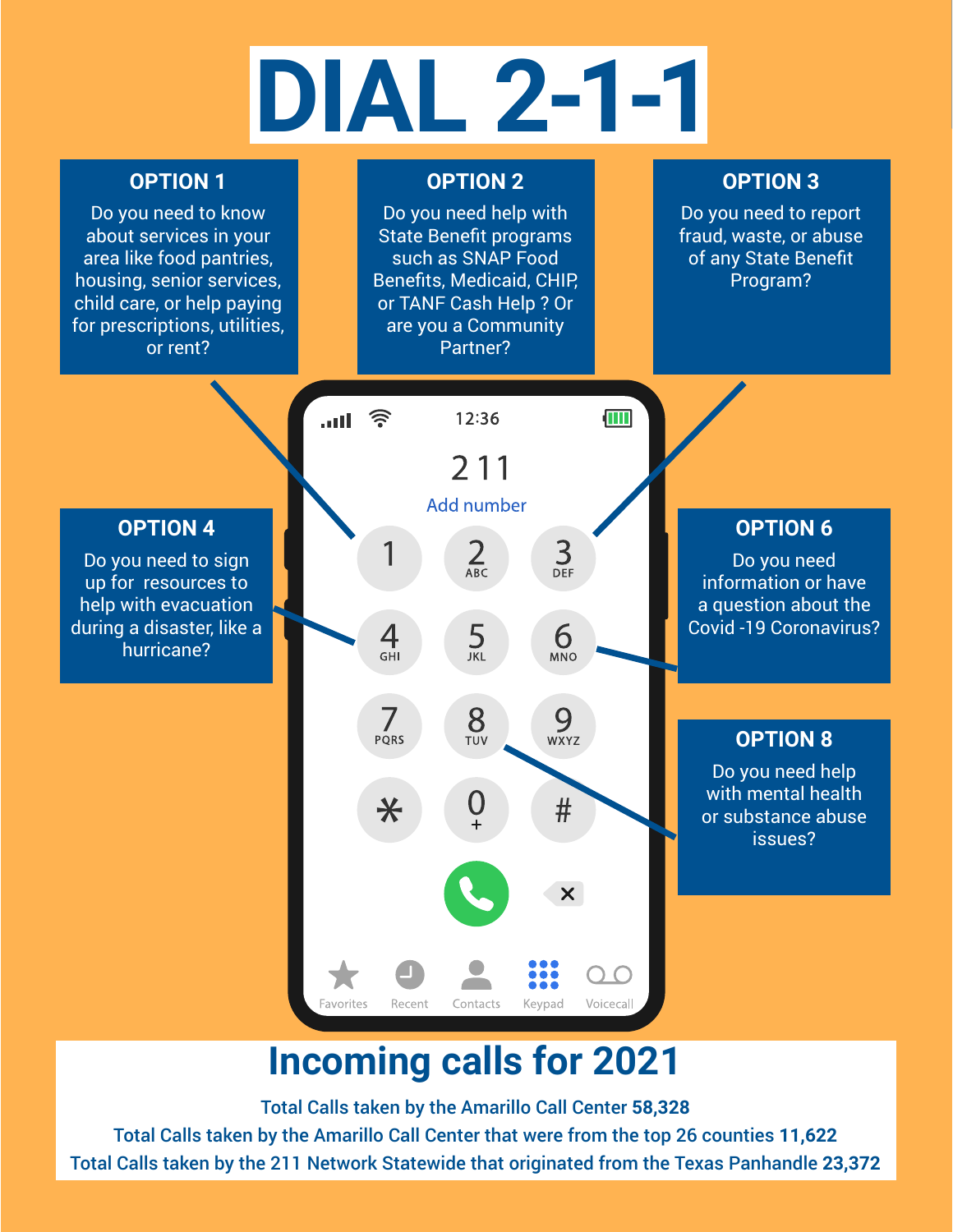## **2-1-1 Texas Panhandle At a Glance**

#### **Total number of calls that came in from each county**

| <b>DALLAM</b><br>297     | 50                      | <b>SHERMAN</b>          |                      | <b>HANSFORD</b><br>89    |                      | <b>OCHILTREE</b><br>323 |                       | <b>LIPSCOMB</b><br>96       |  |
|--------------------------|-------------------------|-------------------------|----------------------|--------------------------|----------------------|-------------------------|-----------------------|-----------------------------|--|
| <b>HARTLEY</b><br>125    | 882                     | <b>MOORE</b>            |                      | <b>HUTCHINSON</b><br>949 |                      | <b>ROBERTS</b><br>20    |                       | <b>HEMPHILL</b><br>80       |  |
| <b>OLDHAM</b><br>83      | <b>POTTER</b><br>14,683 |                         | <b>CARSON</b><br>134 |                          | <b>GRAY</b><br>1,029 |                         | <b>WHEELER</b><br>227 |                             |  |
| <b>DEAF SMITH</b><br>896 |                         | <b>RANDALL</b><br>2,233 |                      | <b>ARMSTRONG</b><br>67   |                      | <b>DONLEY</b><br>115    |                       | <b>COLLINGSWORTH</b><br>175 |  |
| <b>PARMER</b><br>309     | <b>CASTRO</b><br>327    | <b>SWISHER</b><br>393   |                      | <b>BRISCOE</b><br>85     |                      | <b>HALL</b><br>179      |                       | <b>CHILDRESS</b><br>261     |  |

#### **Top 5 Requested Needs**

| <b>Electric Service Payment Assistance</b> | 2,204 |
|--------------------------------------------|-------|
| <b>Rent Service Assistance</b>             | 1,972 |
| <b>Food Pantries</b>                       | 743   |
| <b>Gas Service Payment Assistance</b>      | 477   |
| <b>Water Service Payment Assistance</b>    | 470   |

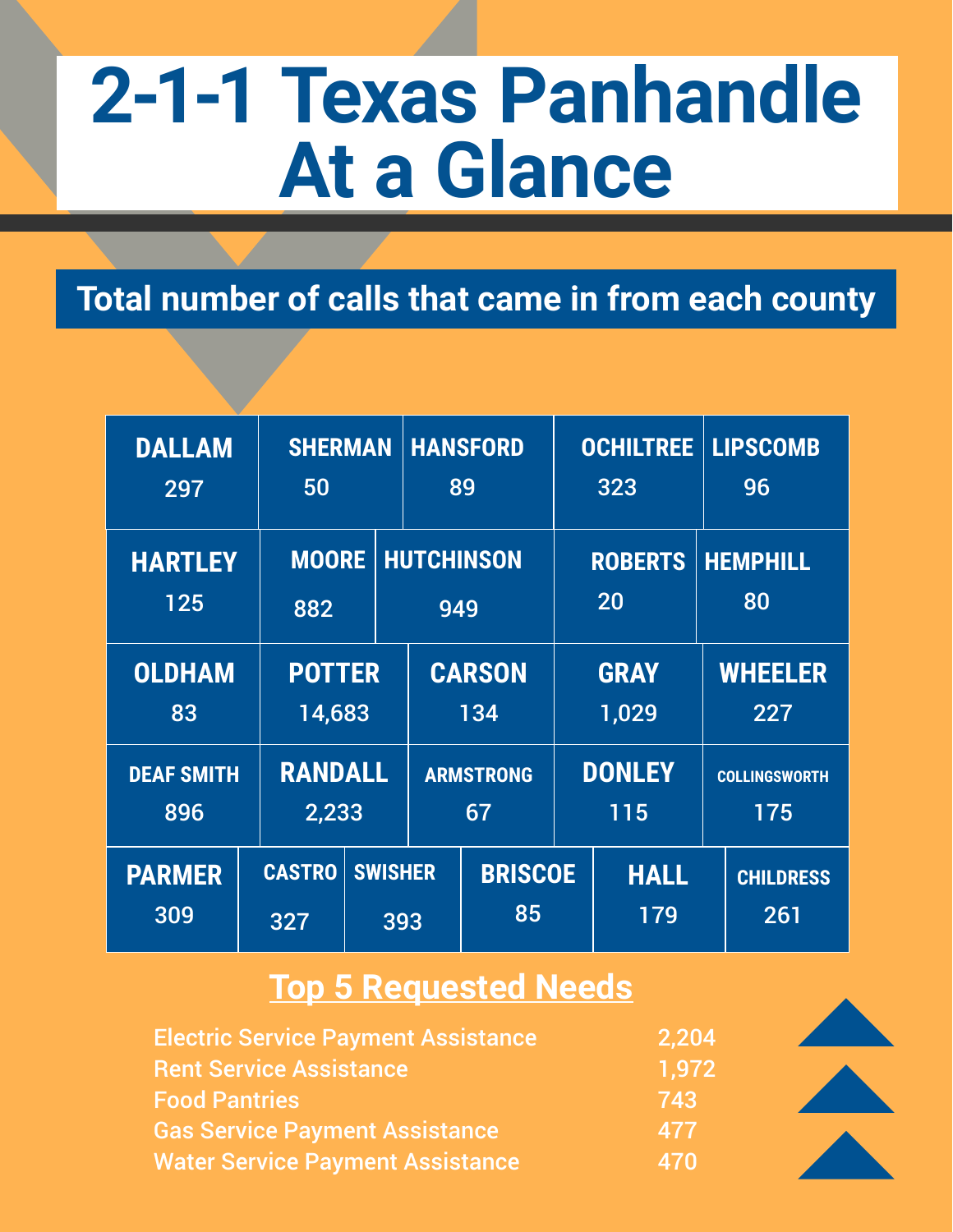**Of the 23,372 calls taken, they were logged as the following:** 

Administrative Calls - 4 Advocacy Calls - 17 Crisis Intervention Calls - 1 Informational Calls - 2,009 Referral Calls - 8,119 Transferred to the State Benefit Option - 13,467

**Of the 12,447 Calls we transferred to the State Benefit Option, each were transferred for the following programs:**

CHIP Food Stamps/SNAP Medicaid Medicare Savings Program Not specified TANF

Our Live Chat Option allowed us to chat with 486 clients from the top 26 counties.

Of our 23,372 calls taken, 259 were to help Veterans of our military.

**Of our 23,372 calls taken, several were in the following languages:**

Afrikaans 1 Arabic 2 Behdini 1 Burmese 10 Chin 1 Farsi 4 French 1 **Karen** Mandarin 1

Samoan 2 Somali 22 Spanish 1,633 Swahili 3 Tigrinya 1 Ukrainian 1 Vietnamese 10

**Of the 23,372 calls taken, they were answered via:**

Email - 21 Fax - 14 Live Chat - 519 Phone Conversations - 22,817 Via TTY - Interpreter - 1